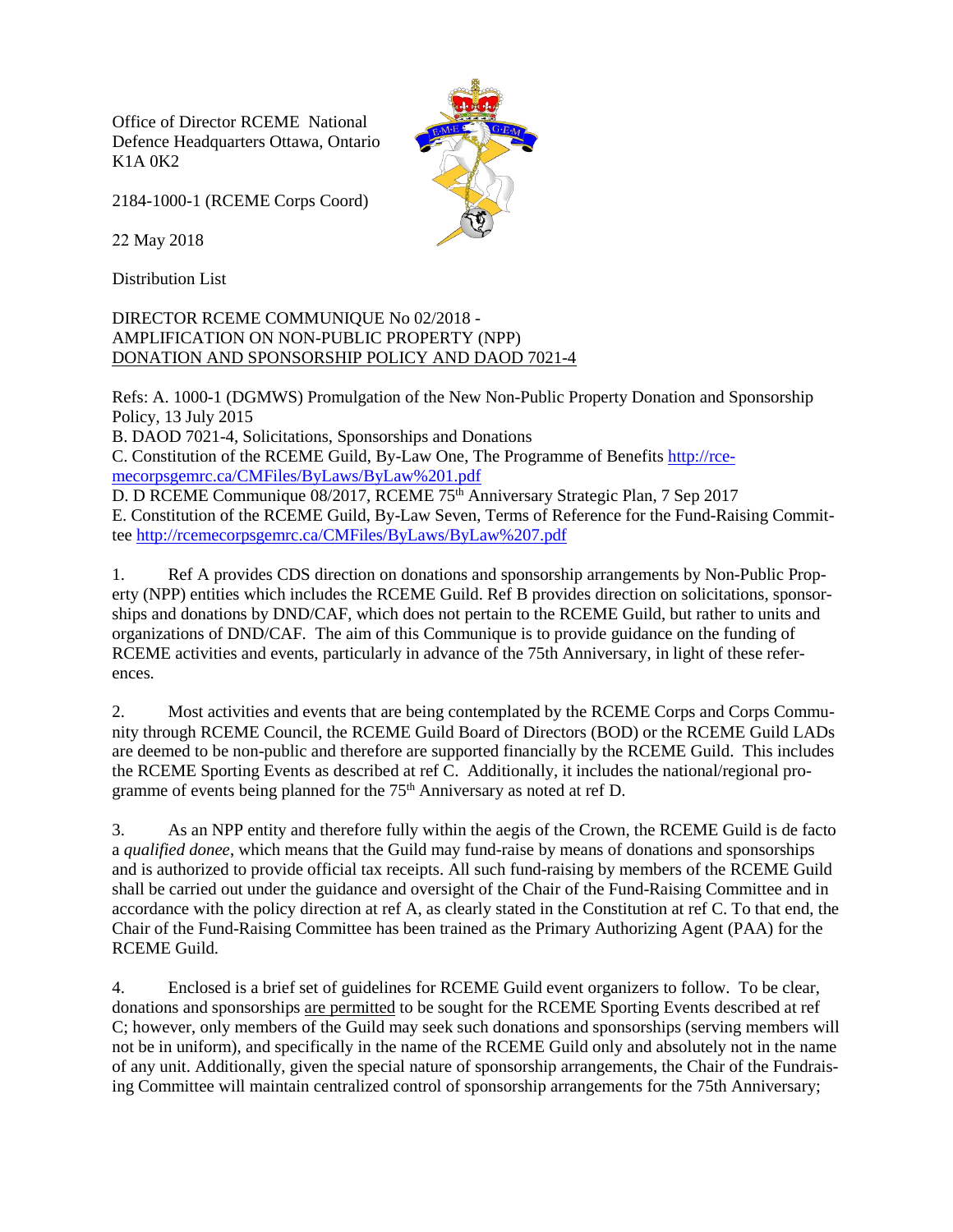Fundraising Committee will maintain centralized control of sponsorship arrangements for the 75th Anniversary; anyone who is approached by an organization interested in receiving advertising publicity in return for financial support must be directed to contact him directly.

5. Beyond the activities and events described above, Regular and Reserve Force units and organizations remain free to conduct their own activities and events (i.e. "unit events"), including for the 75<sup>th</sup> Anniversary, and as usual, must seek authorities from their respective chains of command both in terms of time and any expenditure of unit public or non-public funds. Ref B applies to DND/CAF units and organizations.

6. In conclusion, the RCEME Corps and Corps Community has invested heavily in the success of its newly-created RCEME Guild. The choice to remain within the umbrella of NPP has yielded many important benefits and at the same time requires adherence to the philosophy of non-conflict of interest and respect for our many supporters in the private sector as provided in the recent policy. In this context, strong leadership will be the key to success as we move to the future. By further vesting the responsibility and oversight for all fund-raising in the Chair of the Fund-Raising Committee, the RCEME Corps has ensured that our Guild will continue to be highly regarded within the CFMWS, Corporate and Corps communities.

7. Questions and/or clarification on any of the above information should be addressed to the Chairman of the Fundraising Committee and designated PAA for the RCEME Guild, BGen(Ret'd) Camil Giguere, limacgig@gmail.com, 613 290-3602.

Arte et Marte

West Wall

Chief Warrant Officer RCEME Corps SM

NPM Corriveau Colonel Director RCEME

Annex A: RCEME Guild Event Organizer Guidelines - Donations And Sponsorship Arrangements

Distribution List (Electronically Only)

Action

RCEME Sr Regional Reps RCEME Guild Chairman

Information

RCEME Council never clouds out has give black with a significant side in all continues and have functional mad the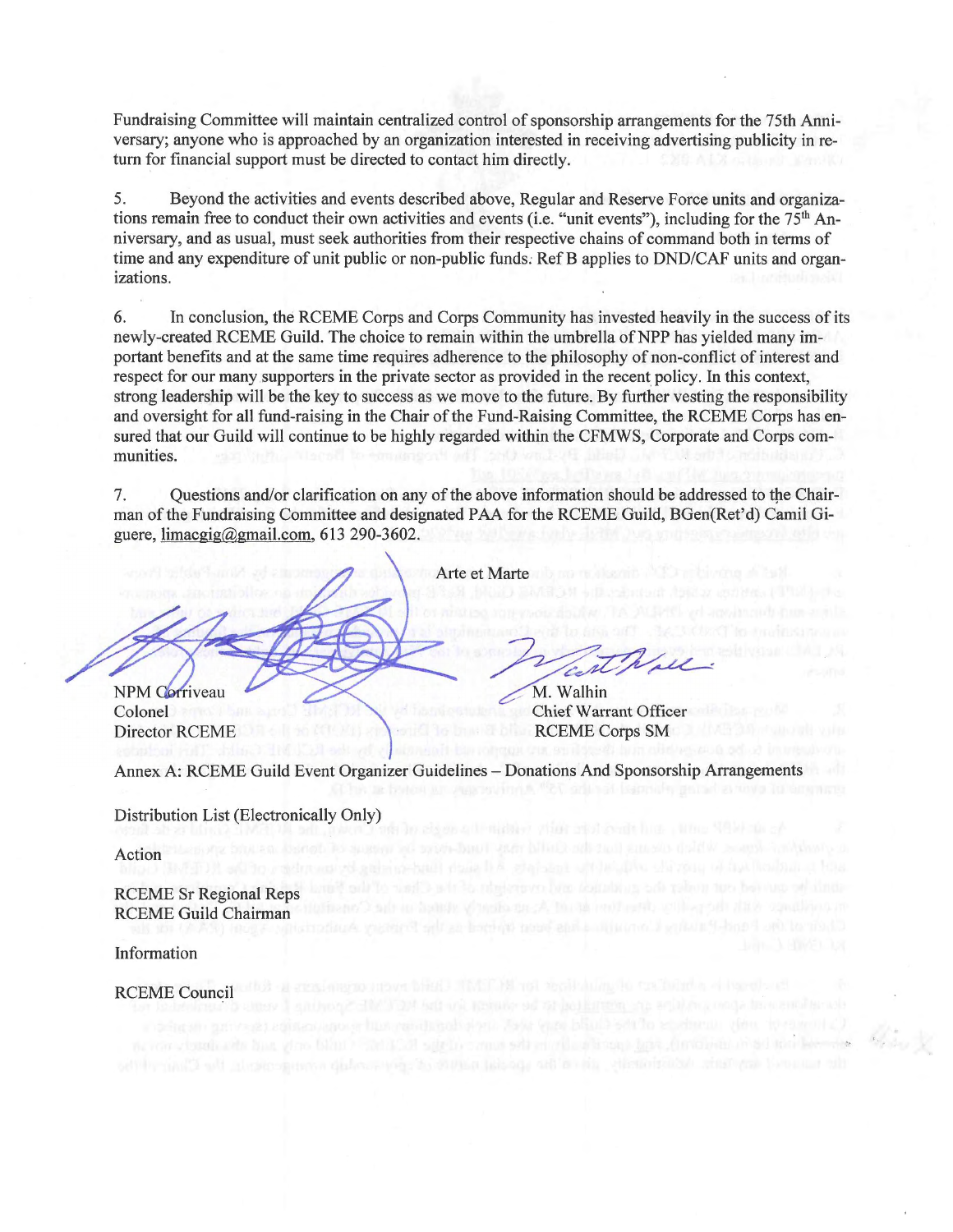### ANNEX A DIRECTOR RCEME COMMUNIQUE No 02/2018

#### RCEME GUILD EVENT ORGANIZER GUIDELINES – DONATIONS AND SPONSORSHIP ARRANGEMENTS

Reference: Online Authorized Agent course (DND Learn, March 2018)

### The RCEME Guild and Official Tax Receipts for Donations

The RCEME Guild is a Non-Public Property entity formed under the provisions of the Canadian Forces Personnel Support Programs Policy. As such and as a part of the Crown, it is a *qualified donee*, which means that the Guild can provide official charitable tax receipts for donations.

The key to charitable tax receipts is that if the donor is getting nothing but thanks in return for their money/goods, they are entitled to a tax receipt. However, if they are receiving something in return, such as publicity in the form of advertising or marketing, then they are not entitled to a tax receipt because they have received something for the money they have given.

#### **Donations**

A donation is a goodwill contribution from an individual or company with no expectation of any advertising or marketing benefits in return.

Of note, companies or individuals who want to "sponsor" someone or a team in a RCEME Sporting Event, but have no expectation of receiving publicity beyond an expression of gratitude are in fact acting as donors. Appropriate expressions of gratitude include both verbal acknowledgement during the event by the senior RCEME attendee as well as a letter and/or certificate presented/sent to the sponsor.

For example, Company A offers to sponsor a Craftsman Team in the Annual RCEME Golf Tournament. During the event, the senior RCEME attendee should verbally acknowledge Company A's generosity and may present a certificate of thanks at the same time, or the RCEME Guild Event Organizer may send a letter and/or certificate following the event. Such written documents should be signed on behalf of the Chair and Co-Chair of the RCEME Guild.

Note that membership dues are not considered to be donations in that members receive benefits in return for the dues that they pay. But any amount that a member gives to the RCEME Guild over and above their membership dues is deemed to be a donation and the Guild will provide official charitable tax receipts for amounts above \$10.

#### Sponsorship Arrangements

In contrast, a Sponsorship Arrangement is a contribution from a company in support of a specific activity whereby the company will receive marketing and advertising, or publicity, benefits of similar value.